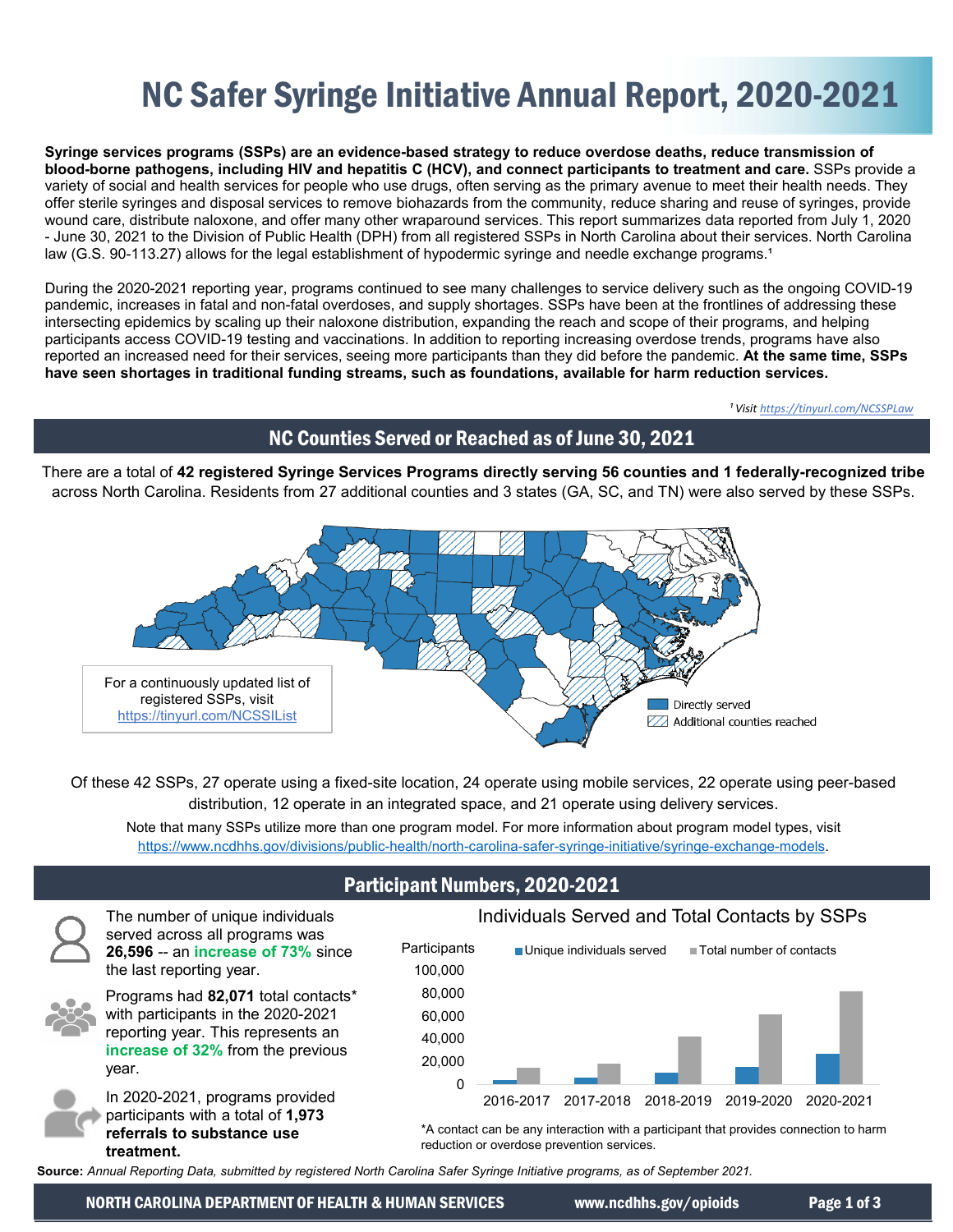## Supply^ Distribution, 2020-2021

# SSPs distributed over 8 million syringes in the 2020-2021 reporting year.

This is an **increase of over 52%** from the previous year.







*A key purpose of SSPs is to provide participants with sterile syringes and facilitate safe disposal of syringes. SSP participants can also dispose of syringes in*  hard-wall containers as part of their household waste, as generally allowed by state and local law. Furthermore, household disposal using hard-wall containers *may be a safer option than returning used supplies directly to the program.*

SSPs establish trust with their participants and regularly engage with frontline communities responding to drug overdoses. Naloxone distribution, particularly to people who use drugs and other community members at highest risk of an overdose, along with their families, has been shown to be an extremely successful and cost-effective strategy to reduce overdose deaths.

**12,392 overdose reversals were reported to SSPs in 2020-2021.**

12,392 reported reversals is an **increase of over 43%** from the previous year. This number is also likely an underestimate of the total overdose reversals done by SSP participants, as many are never reported.

^for [a full report of all supplies distributed or referred to by SSPs visit https://tinyurl.com/NCSaferSyringeInitiative](https://tinyurl.com/NCSaferSyringeInitiative) 

#### Communicable Disease Testing, 2020-2021

### HCV & HIV Tests Administered by SSPs



Sterile syringes are a key tool in reducing the [spread of HIV, viral hepatitis \(HCV\), and other](https://www.cdc.gov/ssp/syringe-services-programs-summary.html)  blood-borne infections. They have been associated with a 50% decrease in HIV and HCV incidence.<sup>2</sup>

2To learn more visit: https://www.cdc.gov/ssp/syringeservices-programs-summary.html.

**56%** of all registered SSPs offered HIV testing to their program participants in the 2020-2021 reporting year. This is an **increase of 15%** since the previous year.

**61%** of all registered SSPs offered HCV testing to their program participants in the 2020-2021 reporting year. This is an **increase of 19%** since the previous year.

*HIV and HCV testing has been limited throughout the entire state due to the COVID-19 pandemic, resulting in the declines shown in the figure above.*

In the event of a positive test result, SSPs refer participants to HIV or HCV treatment providers, as well as often provide bridge counselors/linkage coordinators to assist with payment options, patient care navigation, and additional support such as transportation, food, or housing. Some SSPs have started offering low barrier hepatitis C treatment and Pre-Exposure Prophylaxis (PrEP) for HIV prevention on site at their programs through partnerships with medical providers in academic institutions.

**Source:** *Annual Reporting Data, submitted by registered North Carolina Safer Syringe Initiative programs, as of September 2021.*

NORTH CAROLINA DEPARTMENT OF HEALTH & HUMAN SERVICES www.ncdhhs.gov/opioids Page 2 of 3